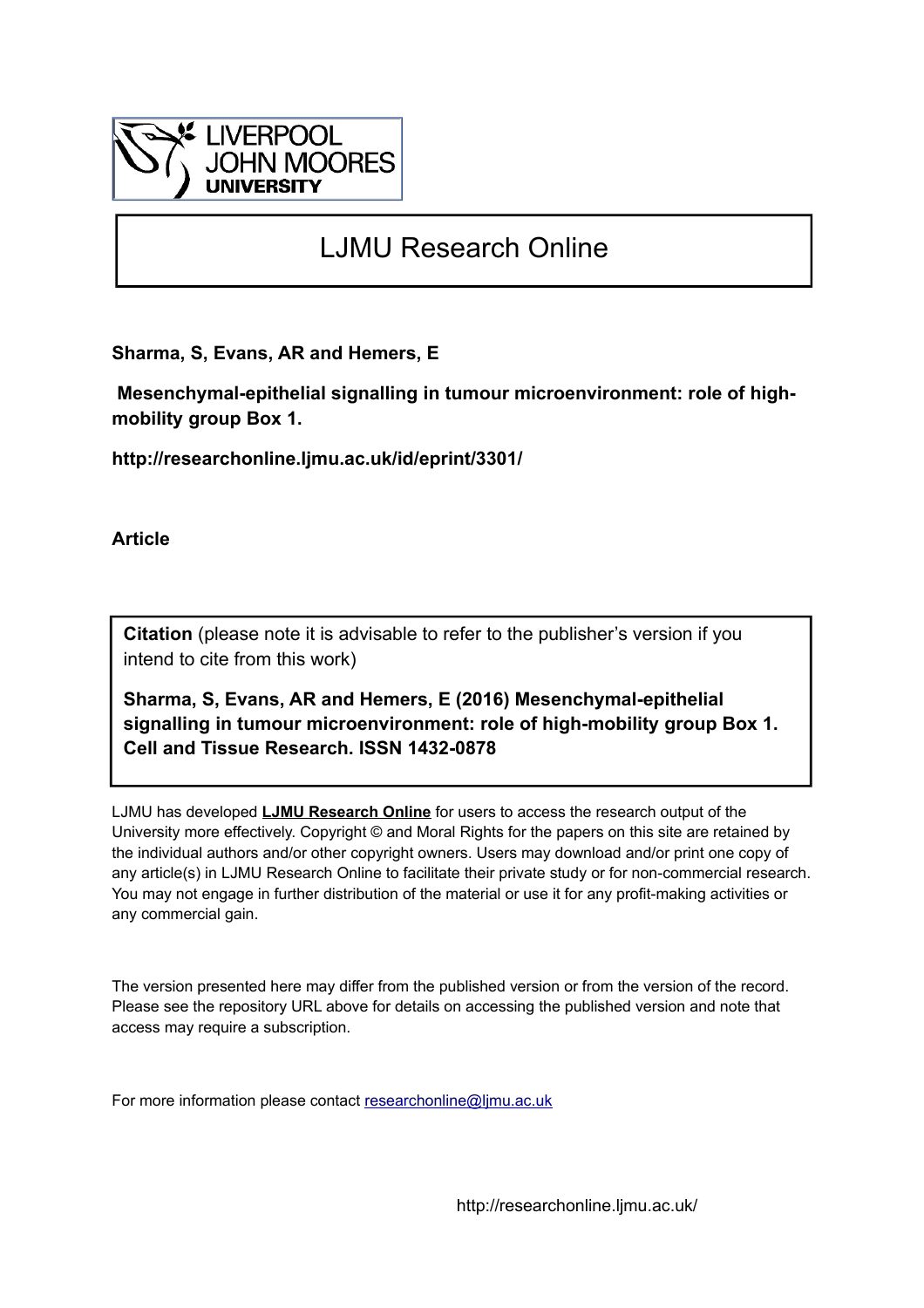REGULAR ARTICLE



# Mesenchymal-epithelial signalling in tumour microenvironment: role of high-mobility group Box 1

Sikander Sharma<sup>1</sup> · Andrew Evans<sup>1</sup> · Elaine Hemers<sup>1</sup>

Received: 22 December 2015 /Accepted: 29 February 2016  $\odot$  The Author(s) 2016. This article is published with open access at Springerlink.com

Abstract Glucose deprivation, hypoxia and acidosis are characteristic features of the central core of most solid tumours. Myofibroblasts are stromal cells present in many such solid tumours, including those of the colon, and are known to be involved in all stages of tumour progression. HMGB1 is a nuclear protein with an important role in nucleosome stabilisation and gene transcription; it is also released from immune cells and is involved in the inflammatory process. We report that the microenvironmental condition of glucose deprivation is responsible for the active release of HMGB1 from various types of cancer cell lines (HT-29, MCF-7 and A549) under normoxic conditions. Recombinant HMGB1 (10 ng/ml) triggered proliferation in myofibroblast cells via activation of PI3K and MEK1/2. Conditioned medium collected from glucose-deprived HT-29 colon cancer cells stimulated the migration and invasion of colonic myofibroblasts, and these processes were significantly inhibited by immunoneutralising antibodies to HMGB1, RAGE and TLR4, together with specific inhibitors of PI3K and MEK1/2. Our data suggest that HMGB1 released from cancer cells under glucose deprivation is involved in stimulating colonic myofibroblast migration and invasion and that this occurs through the activation of RAGE and TLR4, resulting in the activation of the MAPK and PI3K signalling pathways. Thus, HMGB1 might be released by cancer cells in areas of low glucose in solid tumours with the resulting activation of

Andrew Evans and Elaine Hemers contributed equally to this work.

myofibroblasts and is a potential therapeutic target to inhibit solid tumour growth.

Keywords HMGB1 . Myofibroblasts . Invasion . Glucose deprivation . Tumour microenvironment

### Introduction

A dynamic stroma that changes with alterations occurring in the epithelium is fundamental for the maintenance of epithelial tissue. In cancer, these changes maintain an environment that supports proliferation and metastasis (Mareel and Leroy [2003;](#page-9-0) Tang et al. [2013\)](#page-9-0). Under normal conditions, fibroblasts exhibit little extracellular matrix (ECM) or cell matrix contacts. However, in the event of tissue injury or inflammation, fibroblasts transdifferentiate into myofibroblasts, migrate to damaged tissue and help in the formation of the ECM by producing collagen, fibronectin, tenascin and versican (Vaughan et al. [2000;](#page-9-0) Hinz et al. [2007\)](#page-9-0). Myofibroblasts are spindle-shaped cells transiently found in early to mid-phase wound tissue (Werner et al. [2007](#page-9-0)). In addition, they are present in abundance in most solid tumours (Downs-Kelly et al. [2013;](#page-8-0) Nagarajan et al. [2013](#page-9-0); Yeung et al. [2013;](#page-10-0) Yoshida et al. [2013\)](#page-10-0). Myofibroblasts have also been shown to promote invasiveness in breast carcinoma and pancreatic carcinoma (Dabiri et al. [2013;](#page-8-0) Hu et al. [2008](#page-9-0); Mareel et al. [2009\)](#page-9-0). In the tumour microenvironment, cancer cells stimulate stromal cells, such as myofibroblasts, to secrete growth factors including insulin-like growth factor-2 (IGF-2) and hepatocyte growth factor (HGF; Duckworth et al. [2013](#page-8-0)). Moreover, these myofibroblasts produce proteases, including various matrix metalloproteinases, which can cleave matrix components (Chien et al. [2013](#page-8-0); Guan et al. [2015;](#page-9-0) Holmberg et al. [2013](#page-9-0); Luca et al. [1997](#page-9-0)). Whereas myofibroblasts appear

 $\boxtimes$  Elaine Hemers a.r.evans@ljmu.ac.uk

<sup>&</sup>lt;sup>1</sup> Biomolecular Sciences, School of Pharmacy and Bimolecular Sciences, Liverpool John Moores University, Liverpool L3 3AF, UK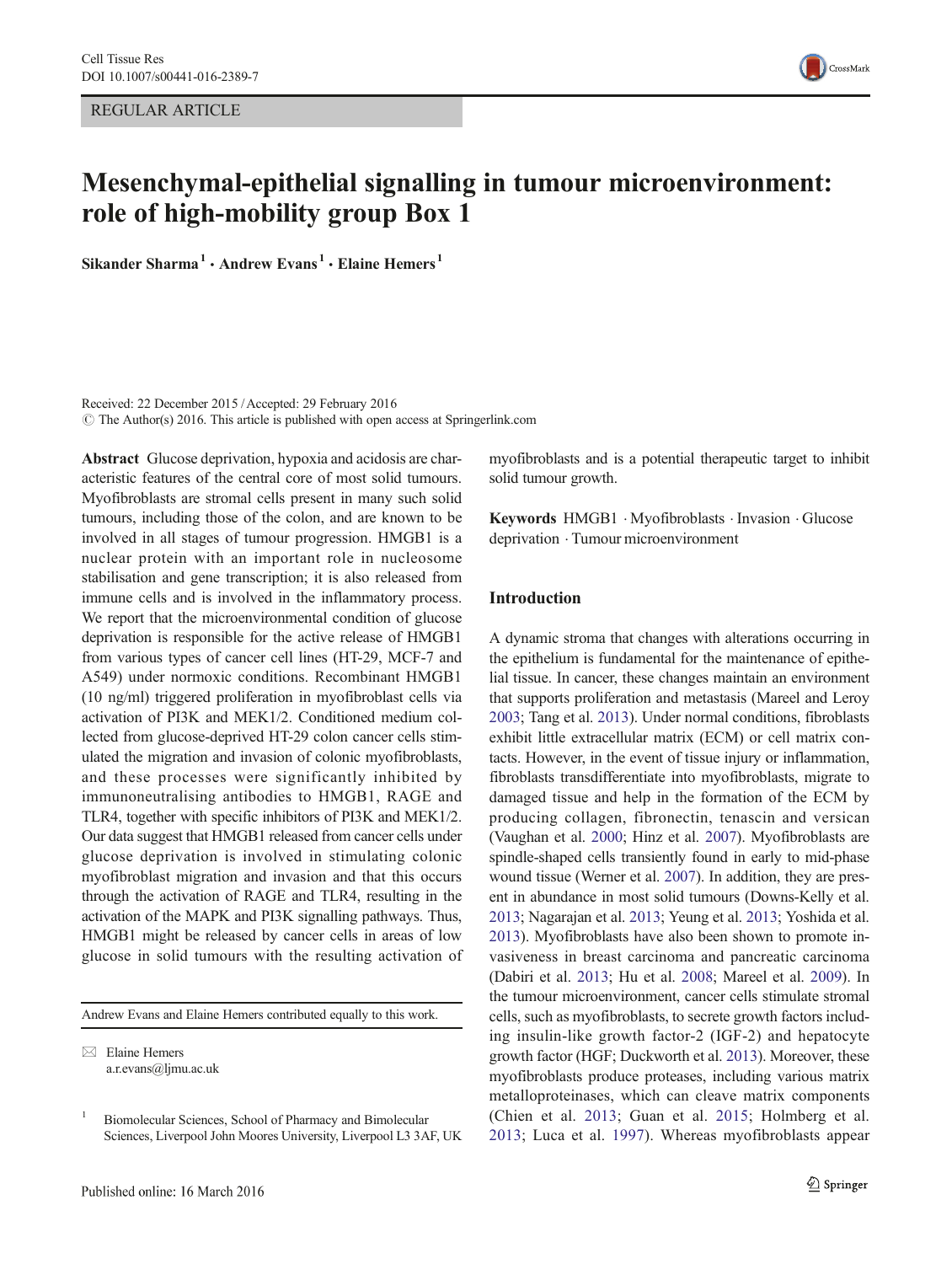to play important roles within the tumour microenvironment, the factors that regulate them remain largely unknown. In view of the evidence that the myofibroblast population increases at various progressive stages of invasive carcinomas (De Wever et al. [2008](#page-8-0)), cancer cells can be hypothesised to release factors that influence myofibroblast proliferation, migration and invasion.

High mobility group box1 (HMGB1) protein is a nonhistone protein involved in the stabilisation of nucleosomes and the bending of DNA to facilitate gene transcription (Lange et al. [2008;](#page-9-0) G. Li et al. [2013\)](#page-9-0). It is expressed in all vertebrate cells and in yeast, plants and bacteria (Bustin et al. [1990\)](#page-8-0). It does not possess a signal sequence and therefore does not transverse the endoplasmic reticulum. However, it is released actively by various cells, such as macrophages (Gardella et al. [2002](#page-9-0)), pituicytes and erythroleukemia cells, and mediates innate and adaptive inflammatory responses to injury and inflammation (Tang et al. [2007\)](#page-9-0). Although HMGB1 is a nuclear protein, it has also been reported to take part in the immune system when passively released by necrotic cells or actively secreted by inflammatory cells such as dendritic cells in the extracellular milieu (Dumitriu et al. [2005;](#page-8-0) Tang et al. [2007\)](#page-9-0). Recently, the effect of HMGB1 on fibroblasts and keratinocytes has been studied and HMGB1 appears to stimulate keratinocyte scratch wound healing in vitro. In addition, HMGB1 has been shown to induce proliferation and migration of keratinocytes via the extracellular signal-regulated kinase (ERK) pathway (Hamada et al. [2008](#page-9-0); Ranzato et al. [2009;](#page-9-0) Yang et al. [2007\)](#page-9-0).

HMGB1 has been reported to modulate this cytokine-like activity by interacting with multiple receptors including the receptor for advanced glycation end products (RAGE; Kokkola et al. [2005](#page-9-0)) and the toll-like receptor 2/4 (TLR2 and TLR4; Curtin et al. [2009](#page-8-0); Kim et al. [2013\)](#page-9-0). RAGE belongs to the immunoglobulin superfamily and is expressed in many cells including monocytes, macrophages, smooth muscle cells and endothelial cells. Fibroblasts have been shown to express RAGE and the activation of RAGE has been correlated with the proliferation and migration of fibroblasts in the tumour microenvironment (Liu et al. [2010](#page-9-0); Rojas et al. [2010\)](#page-9-0).

In this study, we have hypothesised that HMGB1 is released from cancer cells under tumour microenvironmental stress conditions and that this protein promotes proliferation, migration and invasion of myofibroblasts. Our work shows that the microenvironmental condition of glucose deprivation is responsible for the active release of HMGB1 from HT-29 colon cancer cells and other cancer cell lines. In addition, we demonstrate that HMGB1 stimulates myofibroblast proliferation, migration and invasion through a mechanism that involves the activation of RAGE and TLR4 receptors and the mitogen-activated protein kinase (MAPK) and phosphatidylinositol 3-kinase (PI3K) cell signalling pathways.

#### Materials and methods

Cells and drugs Human colonic myofibroblast cells CCD18COCo (ATCC CRL1459), colon adenocarcinoma cells HT-29 (ATCC HTB-38), lung cancer cells A549 (ATCC CCL185) and breast cancer cells MCF7 (ATCC HTB22) were obtained from ATCC (LGC Standards, Middlesex, UK) and bladder cancer cells EJ138 were obtained from ECACC (Public Health England, Salisbury, UK). All cells were used within 6 months of resuscitation and were authenticated by the ATCC or ECACC by using standard protocols prior to purchase. Cells were cultured in minimum essential medium from Sigma-Aldrich (Dorset, UK) supplemented with 10 % fetal bovine serum (Labtech International, East Sussex, UK). Human colonic myofibroblast cells were used up to passage 10. The human recombinant HMGB1, anti-HMGB1 primary antibody, anti-RAGE primary antibody and anti-TLR4 primary antibody were purchased from R&D Systems (Oxford, UK). MEK1/2 inhibitor (U0126) and PI3K inhibitor (LY294002) were purchased from Cell Signaling Technology (Massachusetts, USA). Protease and phosphatase cocktail set inhibitors were purchased from Calbiochem (Nottingham, UK). All other reagents were obtained from Fisher Scientific (Leicestershire, UK), BioRad Laboratories (Hertfordshire, UK) or Sigma-Aldrich.

SDS-polyacrylamide gel electrophoresis and western blot Conditioned serum-free medium (without glucose or without glutamine) was collected from HT-29, MCF-7, EJ138 and A549 cells after 48 h of conditioning. In addition, cell lysates for analysis were prepared from cells by using RIPA lysis buffer (Life Technologies, Paisley, UK) containing protease inhibitor cocktail set III (10  $\mu$ l/ml) and phosphatase inhibitor cocktail set II (10 μl/ml).

The CCD18Co cells were treated with either fresh serumand glucose-free medium or fresh serum-free glucosecontaining medium for 24 h before analysis. In addition, the CCD18Co cells were treated (22 h) with serum and glucosefree medium or serum-free glucose-containing medium that had previously been conditioned on HT-29 cells for 48 h. Medium samples and cell lysates were resolved by using SDSpolyacrylamide (9 %) gel electrophoresis and transferred to high-bond nitrocellulose membrane (GE Healthcare, Buckinghamshire, UK). The blots were incubated overnight at 4 °C with primary antibodies to HMGB1, RAGE or TLR4, followed by a 1-h incubation at room temperature with the appropriate horseradish-peroxidise-conjugated secondary antibody. The blots were then incubated with SuperSignal West Pico Chemiluminescent Substrate with enhanced chemiluminescence (ECL; Thermo Scientific, Northumberland, UK), developed and fixed in the dark room.

Proliferation assays CCD18Co cells were cultured in 24-well plates  $(5\times10^4/\text{well})$  and serum-starved for 24 h prior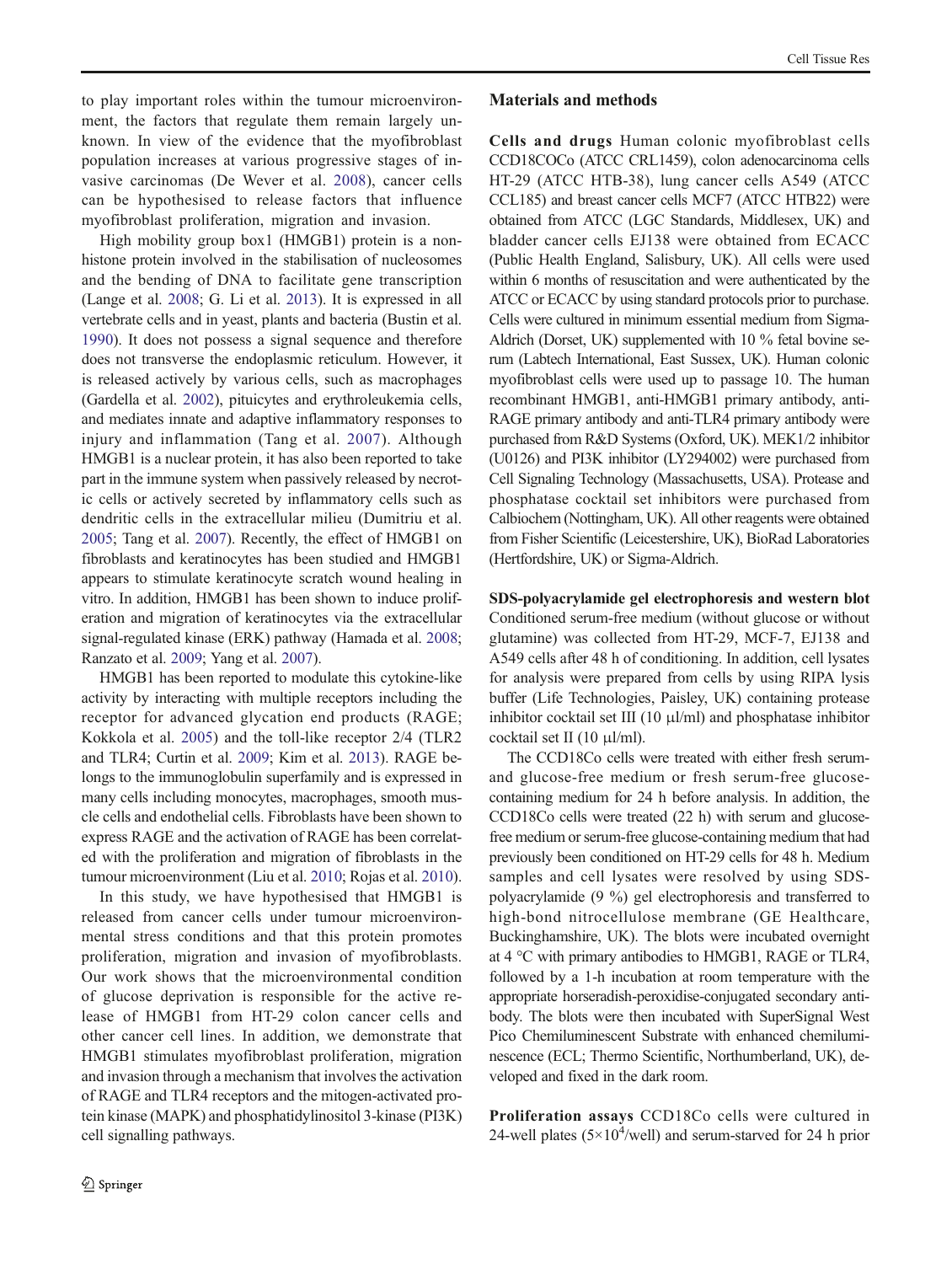to HMGB1 treatment. They were then treated with recombinant HMGB1 at a range of doses (0.01 to 100 ng/ml) and incubated at 37  $\degree$ C, 95 % humidity and 5 % CO<sub>2</sub> for either 48 h or 96 h. After treatment with HMGB1, the proliferative effect of recombinant HMGB1 on CCD18Co cells was assessed by using Neutral Red Uptake (NRU) or MTT (3-(4, 5-dimethylthiazol-2-yl)-2,5-diphenyltetrazolium bromide) assays according to standard protocols.

The effect of MEK1/2 inhibitor (U0126) or PI3K inhibitor (LY294002) was also measured by using the MTT assay. The CCD18Co cells  $(5\times10^4/\text{well})$  were cultured in 24-well plates in serum-free medium for 24 h followed by treatment with U0126 (50 μM) and LY294002 (10 μM) in serum-free medium for 48 h. In addition, the inhibitory effects of the MEK1/2 inhibitor (U0126) and PI3K inhibitor (LY294002) on the recombinant-HMGB1-induced proliferation of CCD18Co cells were measured by using the MTT assay. The CCD18Co cells  $(5\times10^4)$ well) were cultured in 24-well plates in serum-free medium for 24 h prior to treatment with HMGB1 (10 ng/ml) with U0126 (50 μM) or LY294002 (10 μM) in serum-free medium for 48 h before assessment by the MTT assay.

Migration assays The migratory effect of CCD18Co cells in response to medium previously conditioned on HT-29 cells for 20 h was studied by using 8-μm-pore Boyden chamber inserts in a 24-well plate system (BD Bioscience, California, USA). CCD18Co cells  $(6\times10^4/\text{well})$  were seeded onto the inserts in serum-free medium. Conditioned medium or conditioned medium with the addition of a variety of inhibitors and antibodies (MEK1/2 and PI3K inhibitors and anti-HMGB1, anti-RAGE and anti-TLR4 antibodies) was added to the lower chamber and the plate was incubated for 20 h at 37 °C, 95 % humidity and  $5\%$  CO<sub>2</sub> to allow the cells to migrate. CCD18Co cell migration across the 8-μm-pore membrane was detected by using REASTAIN Quick-Diff stain (Dade Behring, Delaware, USA). The total cells in five microscopic fields of vision  $(\times 20)$ per well were photographed and counted and the mean cell count of 6 wells per experiment was determined.

Invasion assays Invasion assays with CCD18Co cells were performed by using 8-μm-pore matrigel matrix Biocoat inserts according to the manufacturer's instructions (Becton Dickinson, Oxford, UK). The CCD18Co cell suspension was prepared in serum-free medium  $(6\times10^4/\text{m})$ . The CCD18Co cell suspension was seeded onto the matrigel inserts (0.5 ml per insert) in a 24-well plate supplied by the manufacturer. HT-29-cell-conditioned medium was used as a chemoattractant and was added into the lower chamber. The plate was incubated for 22 h at 37 °C, 95 % humidity and 5 %  $CO<sub>2</sub>$ . In addition to the standard invasion assay, the medium in the CCD18Co cell suspension and conditioned medium used at the bottom chamber were supplemented with a variety of inhibitors and neutralising antibodies. The CCD18Co cell invasion, in response to the conditioned medium with and without MEK1/2 and PI3K inhibitors or anti-HMGB1, anti-RAGE and anti-TLR4 antibodies, was determined by their inclusion in the lower chamber of the 24-well plate. Cells invading through the matrigel matrix membrane were detected on the lower surface by using the REASTAIN Quick-Diff staining method and were counted as described above.

# **Results**

HMGB1 triggers proliferation in myofibroblasts via MAPK and PI3K signalling pathways To determine the proliferative effect of HMGB1, myofibroblasts were treated with a range of concentrations  $(1-100 \text{ ng/ml})$  of recombinant HMGB1 for 96 h. We observed that a wide range of concentrations stimulated statistically significant myofibroblast proliferation (1–50 ng/ml) compared with the control (Fig. 1). A statistically significant increase in proliferation of myofibroblasts was also stimulated by HMGB1 (10 ng/ml) at an earlier time point of 48 h (Fig. [2\)](#page-4-0).

The MAPK and PI3K signalling pathways have previously been reported to be involved in colonic myofibroblast proliferation (Hemers et al. [2005](#page-9-0)). Since 10 ng/ml HMGB1 significantly induced proliferation in myofibroblasts at 48 h, the signalling pathway inhibitory assays were also performed for 48 h. To investigate the role of the PI3K signalling pathway in HMGB1-stimulated myofibroblast proliferation, the PI3K inhibitor LY294002 (50 μmol/l) was used. This inhibitor completely abolished HMGB1-stimulated myofibroblast proliferation (Fig. [2\)](#page-4-0). The results from the MTT proliferation assays suggested that LY294002 at 50 μM was non-toxic to myofibroblasts at 48 h (data not shown). Therefore, these data



Fig. 1 Recombinant high mobility group box1 (HMGB1) stimulates proliferation of myofibroblasts at 96 h (1-100 ng/ml). All results of the Neutral Red Uptake assays are expressed as the percentage proliferation compared to the control (0 ng/ml). *Error bars* represent SEM;  $n = 29$ , \*\*\* $P < 0.001$  compared with the control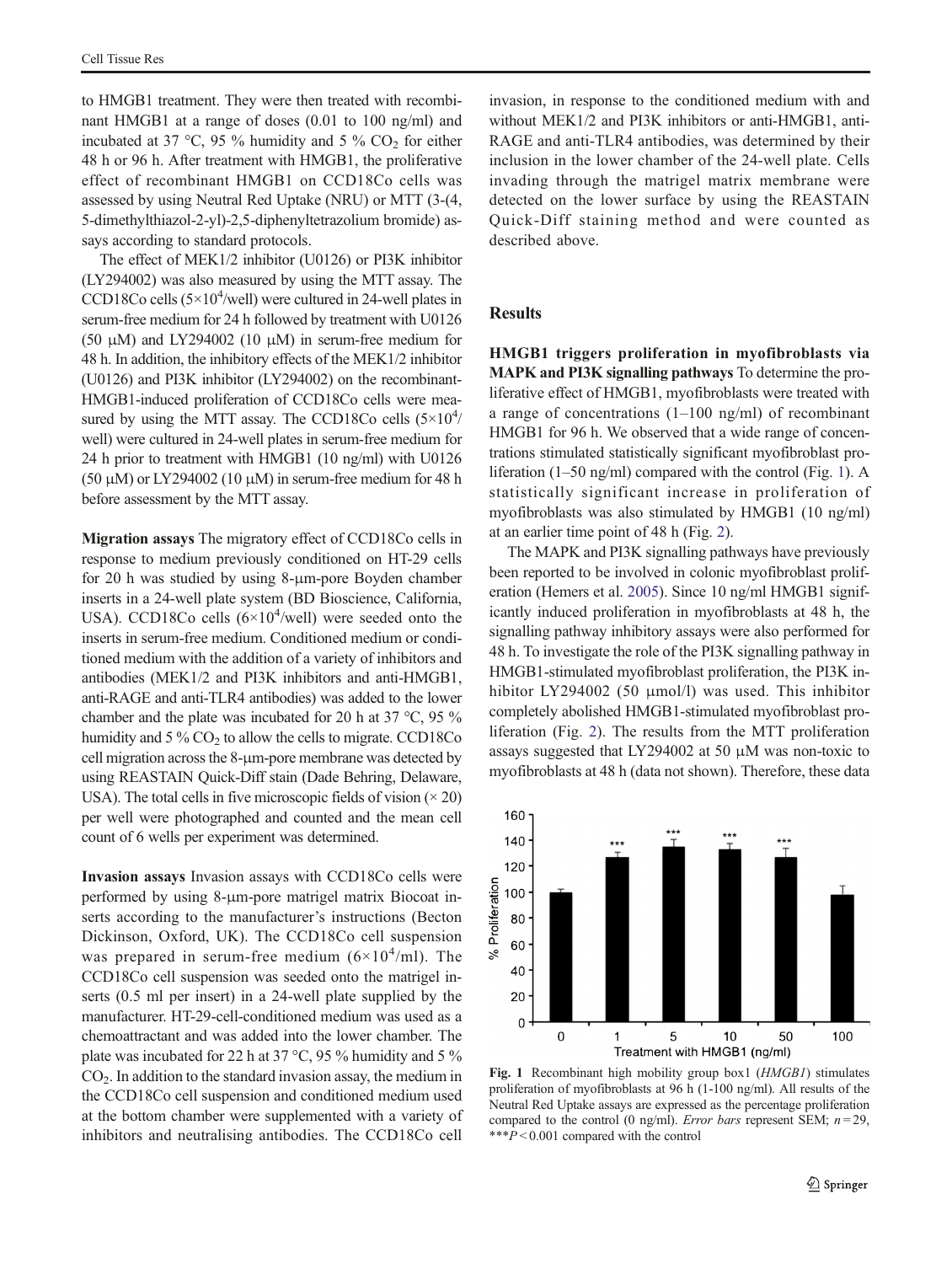<span id="page-4-0"></span>

Fig. 2 Recombinant HMGB1 stimulated myofibroblast proliferation (48 h) in the presence of mitogen-activated protein kinase (MAPK) and phosphatidylinositol 3-kinase (PI3K) inhibitors. The MEK1/2 inhibitor U0126 (50  $\mu$ M) and the PI3K inhibitor LY294002 (10  $\mu$ M) significantly inhibited HMGB1 (10 ng/ml)-stimulated myofibroblast proliferation. Error bars represent SEM;  $n = 18$ , \*\* $P < 0.01$ 

indicated that HMGB1-stimulated myofibroblast proliferation was also mediated through activation of the PI3K signalling pathway.

To investigate the role of the MAPK signalling pathway in HMGB1-stimulated myofibroblast migration, the inhibitor of p42/44 kinase, MAPK kinase (U0126, 10 μmol/l) was used. This inhibitor completely inhibited HMGB1-stimulated myofibroblast proliferation (Fig. 2). The results from the MTT proliferation assays suggested that U0126 at 10 μM was non-toxic to myofibroblasts at 48 h (data not shown). Therefore, these data indicated that HMGB1-stimulated myofibroblast proliferation was mediated through the activation of the MAPK signalling pathway.

Glucose deprivation triggers release of HMGB1 from can-

cer cells The release of HMGB1 under normoxic and anoxic conditions and also in the absence or presence of glucose was compared. Surprisingly, the amount of HMGB1 released from cancer cells under normoxic conditions without glucose was higher than those values under anoxic conditions with or without glucose (anoxic data not shown). The increased release of HMGB1 under low glucose conditions was detected in the medium from HT-29 cells at both 24 h and 48 h in the presence of oxygen in HT-29 cells (Fig. 3a). In addition, we found that this increase in HMGB1 release in the absence of glucose did not occur under conditions in which the cells were



Fig. 3 Western blot analysis of conditioned medium demonstrated an increase in HMGB1 in (a) HT-29 cells cultured in medium without glucose for 24 h and 48 h compared with medium containing glucose and in (b) MCF-7 and A549 cells cultured in medium without glucose for 48 h compared with medium containing glucose. However, no change was seen in the conditioned medium taken from EJ138 cells cultured in the same way. c No change in the amount of HMGB1 was detected in medium taken from HT-29 cells that had been cultured in medium from which glutamine was absent compared with medium that contained glutamine at 48 h. All cells were exposed to normoxic conditions. Each western blot was repeated a minimum of three times on three separate occasions

deprived of glutamine (Fig. 3c). This further confirmed that glucose deprivation in the presence of oxygen was a strong stimulant for HT-29 colon cancer cells to release HMGB1.

Release of HMGB1 in response to glucose deprivation is not cancer-cell-line-specific The results from western blot data showed that glucose deprivation triggered the release of HMGB1 from HT-29 colon cancer cells (Fig. 3a). To investigate whether this HMGB1 release was cell-line-specific or a phenomenon shared by other cell lines, MCF-7 (breast cancer), EJ138 (bladder cancer) and A549 (lung cancer) cells were also subjected to glucose deprivation. The culture medium was again collected after 48 h and any HMGB1 released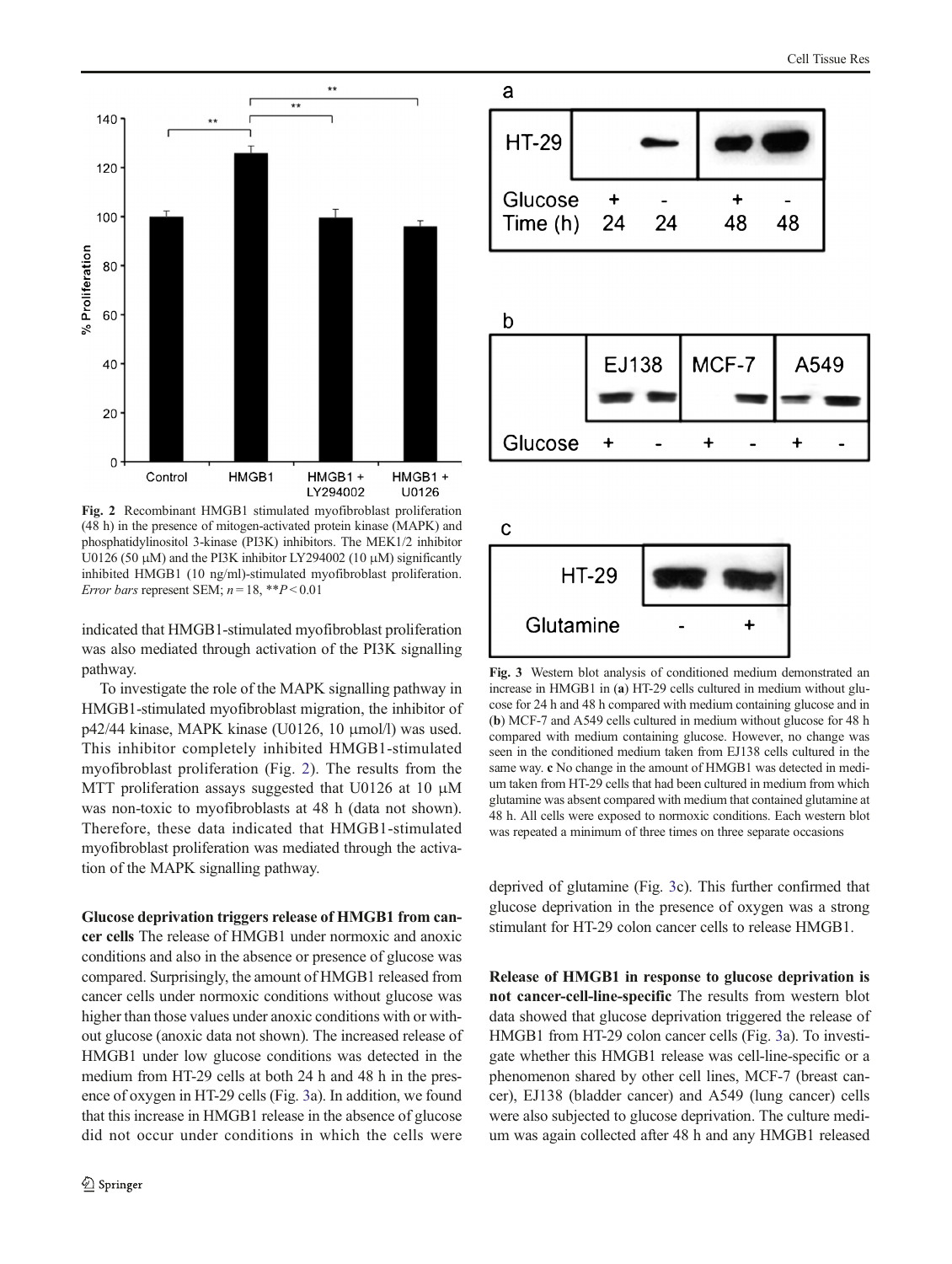into the medium was detected by western blot analysis (Fig. [3](#page-4-0)b). The results suggested that, like the response of the HT-29 colon cancer cell line, glucose deprivation also triggered the release of HMGB1 from MCF-7 and A549 cells. However, there appeared to be no difference in the level of HMGB1 released from EJ138 cells cultured with or without glucose. The MCF-7 and A549 cells followed the same pattern with an increased amount of HMGB1 released under glucosedeprived conditions compared with normal levels of glucose. The MCF-7 cells showed the greatest difference in the quantity of HMGB1 released, showing no detectable band in the glucose-containing medium and a strong band in medium deprived of glucose after 48 h (Fig. [3b](#page-4-0)). Therefore, three out of the four cell lines investigated appeared to follow the same pattern, releasing relatively higher amounts of HMGB1 after glucose deprivation under normoxic conditions (Fig. [3](#page-4-0)a, b).

Glucose-free medium conditioned by HT-29 colon adenocarcinoma cells triggers migration and invasion of myofibroblasts Migration and invasion assays were performed by using glucose-free conditioned medium collected from HT-29 colon cancer cells as a potential chemoattractant. This conditioned medium served as a positive control (100 % migration or 100 % invasion) and was compared with conditioned medium with glucose and fresh medium with or without glucose. The results obtained from these assays suggested that HT-29 cells undergoing glucose starvation released chemoattractants that stimulated the migration and invasion of myofibroblasts (Figs. 4, [5](#page-6-0)). Glucose-containing conditioned medium also stimulated the migration and invasion of myofibroblasts compared with fresh medium but this was significantly lower than that caused by glucose-free conditioned medium (Figs. 4, [5\)](#page-6-0). These data suggested that conditioned medium from HT-29 cells, especially glucose-depleted conditioned medium, significantly stimulated the migration and invasion of myofibroblasts.

HMGB1 released from HT-29 colon adenocarcinoma cells triggers invasion and migration in myofibroblasts Increased HMGB1 in the conditioned medium was detected from glucose-deprived HT-29 cell lines (Fig. [3](#page-4-0)a). To investigate whether the HMGB1 present in this culture medium was stimulating migration and invasion of myofibroblasts (Figs. 4, [5\)](#page-6-0), migration and invasion assays were performed with the addition of immunoneutralising anti-HMGB1 antibodies (5 μg/ml) added to the glucose-free conditioned medium. The addition of the anti-HMGB1 antibodies significantly inhibited myofibroblast migration and invasion stimulated by this glucose-free conditioned medium (Figs. [6a](#page-6-0), [7a](#page-7-0)) suggesting that HMGB1 plays an important role in the invasion and migration of these cells in glucose deprivation.

HMGB1 binding to RAGE and TLR4 triggers invasion and migration of myofibroblasts Although RAGE is the



Fig. 4 Conditioned medium (Cond. medium) from HT-29 cells cultured in medium without glucose stimulated migration of myofibroblasts. The migration assay was carried out with Boyden chamber inserts and the cells were stimulated for 20 h. The myofibroblasts were exposed to conditioned medium from HT-29 cells that either contained glucose or lacked glucose and to fresh medium that also either contained glucose or lacked glucose. All conditions were compared with conditioned medium lacking glucose, which was expressed as 100 %. Error bars represent SEM; \*\*\* $P < 0.001$ ;  $n = 3$  for all conditions, except for conditioned medium minus glucose where  $n = 7$ 

main receptor for HMGB1, HMGB1 is known to interact with other receptors including TLR4. Western blot analysis confirmed the presence of TLR4 and RAGE on myofibroblast cells (data not shown). Therefore, HMGB1-mediated migration and invasion of myofibroblasts might involve the activation of an HMGB1-RAGE complex and/or HMGB1-TLR4 complex, resulting in the stimulation of downstream signalling cascades. To investigate the role of these receptors in myofibroblast migration and invasion, myofibroblasts were stimulated with glucose-free conditioned medium from HT-29 cells, with or without the addition of immunoneutralising anti-RAGE antibodies (8  $\mu$ g/ml) or anti-TLR4 antibodies (2  $\mu$ g/ml). The presence of either anti-RAGE antibodies or anti-TLR4 antibodies significantly inhibited myofibroblast migration and invasion stimulated by glucose-free HT-29-cell-conditioned medium (Figs. [6a](#page-6-0), [7](#page-7-0)a). These results suggested that the HMGB1 present in the glucose-free conditioned medium from HT-29 cells stimulated myofibroblast migration and invasion through the activation of both RAGE and TLR4.

HMGB1-triggered migration and invasion in myofibroblasts involve activation of the MAPK and PI3K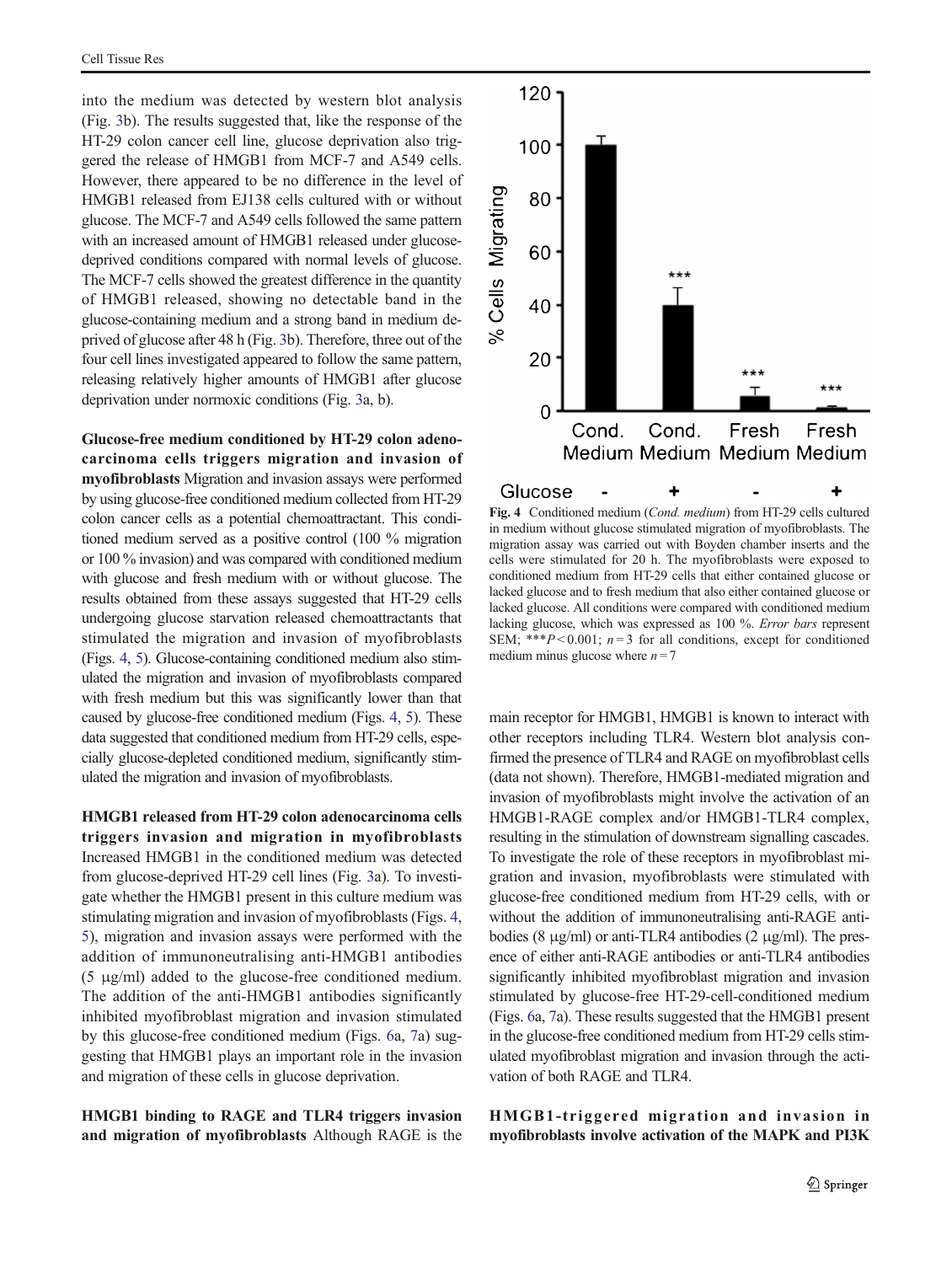<span id="page-6-0"></span>

a

Fig. 5 Conditioned medium (Cond. medium) from HT-29 cells cultured in medium without glucose stimulated invasion of myofibroblasts into a Matrigel matrix. The myofibroblasts were exposed to conditioned medium from HT-29 cells that either contained glucose or lacked glucose and to fresh medium that did not contain glucose for 22 h. All conditions were compared with conditioned medium lacking glucose, which was expressed as 100 %. Error bars represent SEM; \*\*\* $P < 0.001$ ,  $n = 5$ 

signalling pathways To investigate the possible downstream signalling pathways involved in the migration and invasion of myofibroblasts stimulated with glucose-free HT-29-cellconditioned medium, the potential roles of the MAPK and PI3K signalling pathways were considered. Migration and invasion assays were therefore carried out by using the selective inhibitors of MEK1/2 and PI3K. These inhibitors were added to both the medium in the bottom chamber and to the myofibroblast cell suspension in the inserts. The selective MEK1/2 inhibitor U0126 (50 μM) significantly reduced myofibroblast migration (Fig. 6b) and invasion (Fig. [7](#page-7-0)b) compared with glucose-free conditioned medium. In addition, LY294002 (10  $\mu$ M), a selective inhibitor of PI3K, resulted in a significant reduction in myofibroblast migration (Fig. 6b) and invasion (Fig. [7b](#page-7-0)) compared with glucose-free conditioned medium. These results suggested that both the MAPK and PI3K were involved in the migration and invasion of myofibroblasts stimulated by glucose-free HT-29-cellconditioned medium.

# Discussion

In many solid tumours, including those of the colon and breast, the tumour stroma comprises a major part of the



Fig. 6 Myofibroblast migration stimulated by glucose-free conditioned medium from HT-29 cells was significantly inhibited by (a) immunoneutralising antibodies to high mobility group box1 (HMGB1), receptor for advanced glycation end products (RAGE) and toll-like receptor 4 (TLR4) and (b) by the MEK1/2 inhibitor UO126 (50 μmol/l) and the PI3K inhibitor LY294002 (10 μmol/l). Error bars represent SEM; \*\*P < 0.01, \*\*\*P < 0.001,  $n = 3$  for all conditions, except for conditioned medium minus glucose where  $n = 7$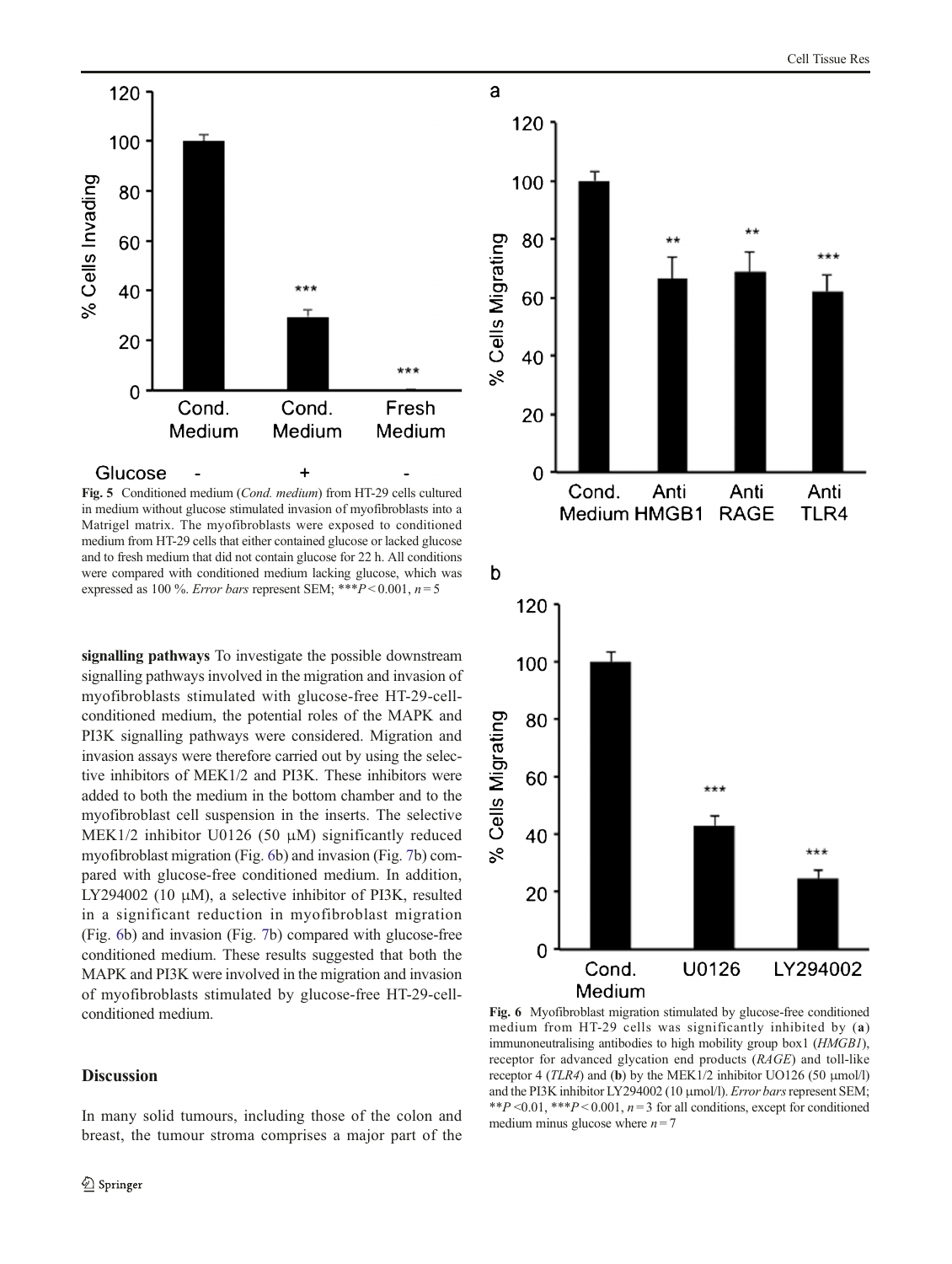<span id="page-7-0"></span>

Fig. 7 Myofibroblast invasion into a Matrigel matrix stimulated by glucose-free conditioned medium from HT-29 cells was significantly inhibited by (a) immunoneutralising antibodies to HMGB1, RAGE and TLR4 and (b) by the MEK1/2 inhibitor UO126 (50 μM) and the PI3K inhibitor LY294002 (10 μM). Error bars represent SEM; \*\* $P < 0.01$ , \*\*\* $P < 0.001, n = 5$ 

tumour mass (Peña et al. [2013;](#page-9-0) Tripathi et al. [2012](#page-9-0)). Myofibroblasts are the predominant stromal cell type in most carcinomas and have been shown to take part in tumour proliferation by secreting a number of growth factors, including IGF-1, IGF-II and HGF (Hinz et al. [2007;](#page-9-0) Tripathi et al. [2012\)](#page-9-0). However, the role of cancer cells in the stimulation of myofibroblasts has not been fully explored. The proliferative and migratory properties of HMGB1, a novel non-histone nuclear protein, have been an area of recent interest and HMGB1 has been reported to be involved in the proliferation of fibroblasts from the lung (Li et al. [2015](#page-9-0)) and in the proliferation and migration of fibroblasts from gingival and periodontal tissue (Chitanuwat et al. [2013](#page-8-0)), in keratinocytes (Ranzato et al. [2009\)](#page-9-0) and in skin fibrobroblasts (Ranzato et al. [2010](#page-9-0)). Limited evidence of the role of HMGB1 in the stimulation of myofibroblast migration is available (Lee et al. [2015](#page-9-0)) but no evidence exists to date regarding the role of HMGB1 in stimulating other activities of myofibroblasts, such as proliferation and invasion. The data presented here show that recombinant HMGB1 at 10 ng/ml significantly stimulates myofibroblast proliferation. Furthermore, our results suggest that HMGB1 is actively released by cancer cells under stressful conditions and that this might regulate the proliferation, migration and invasion of myofibroblasts.

Together with hypoxia, glucose deprivation has been considered to be a major hallmark of the solid tumour microenvironment (Jang and Hill [1997](#page-9-0)). The results of our work show that the nuclear protein HMGB1 is released from glucosedeprived cancer cells. The presence of HMGB1 in the culture medium of macrophages and monocytes has been reported previously (Tang et al. [2007\)](#page-9-0). Cells undergoing autophagy are thought to release HMGB1 into the microenvironment (Thorburn et al. [2009a](#page-9-0)). Autophagy has been shown to be induced by nutrient starvation (L. Li et al. [2013](#page-9-0)). However, whether the deprivation of a particular nutrient is responsible for the release of HMGB1 into the microenvironment during autophagy is unclear. Nevertheless, our western blot data suggest that glucose deprivation triggers the release of HMGB1 from HT-29 cells under normoxic conditions. HMGB1 is also released from HT-29 cells under anoxic conditions (data not shown). Anoxic conditions cause oxidative stress to cells and therefore they might be stimulated to undergo autophagy (Yang et al. [2015](#page-10-0)). Autophagic cells have previously been shown to selectively release HMGB1 without disrupting the cell membrane via an unknown mechanism (Thorburn et al. [2009b\)](#page-9-0). The amount of HMGB1 released under glucose-deprived normoxic conditions is much higher than other conditions investigated. These include anoxia in addition to glucose deprivation (data not shown), a much harsher microenvironmental condition. This suggests that the release of HMGB1 from HT-29 cells is not the result of autophagy but is potentially induced by a specific microenvironmental stress (glucose deprivation) stimulating active secretion. The release of HMGB1 from glucose-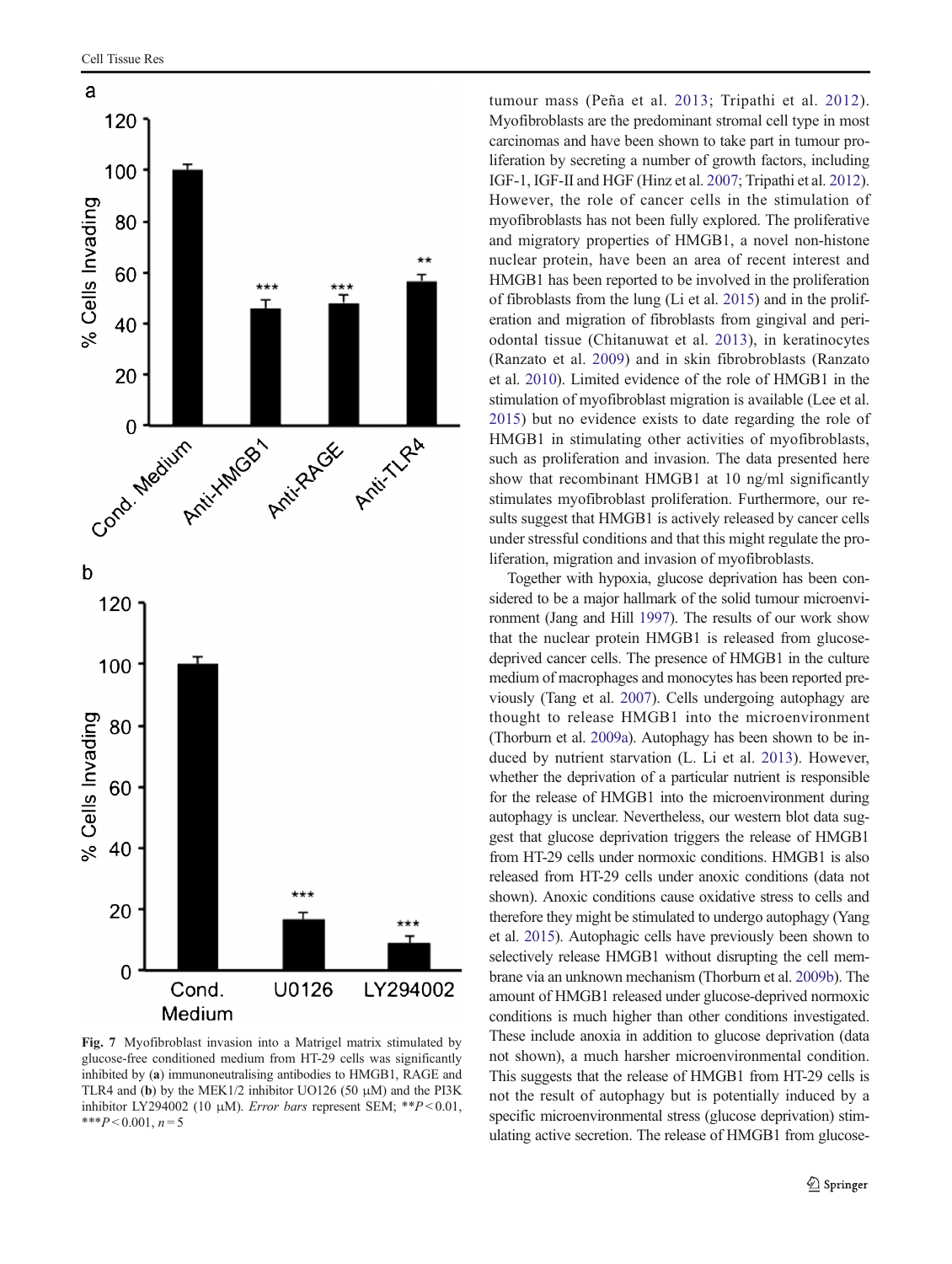<span id="page-8-0"></span>deprived HT-29 cells might be nutrient-specific, as glutamine deprivation does not have the same effect. Additionally, other cell lines have been investigated to determine whether the release of HMGB1 under conditions of glucose deprivation is cell-line-specific. Our western blot results suggest that glucose deprivation in normoxic conditions also stimulates the release of HMGB1 from cancer cell lines MCF-7 (breast) and A549 (lung), but not from EJ138 bladder cancer cells.

The data from the migration and invasion assays indicate that HMGB1 present in low-glucose culture medium taken from HT-29 cells triggers the migration and invasion of myofibroblasts. The involvement of HMGB1 in this migration and invasion has been confirmed by using immunoneutralising antibodies against HMGB1, whereby the presence of anti-HMGB1 antibodies results in a statistically significant reduction in the migration and invasion of myofibroblasts. This suggests a key role of HMGB1 in the regulation of these processes. HMGB1 has been shown to interact with many receptors including TLR4 and RAGE. For example, the interaction of HMGB1 with TLR4 has been implicated in stimulating the proliferation and migration of hepatic stellate cells via the activation of the PI3K pathway (Wang et al. [2013](#page-9-0)). Moreover, the activity of the HMGB1-RAGE complex has been implicated in the regulation of the migration of dendritic cells and myoblasts (Dumitriu et al. [2007](#page-9-0); Riuzzi et al. [2006](#page-9-0)). Results from western blot analysis have revealed that TLR4 and RAGE are expressed by myofibroblasts (data not shown). In this study, we report that the inhibition of TLR4 or RAGE by immunoneutralising antibodies statistically significantly inhibits the migration and invasion of myofibroblasts. This suggests that an interaction between HMGB1 and either of these receptors mediates the activation of downstream signalling pathways to trigger migration and invasion. HMGB1 might also interact with other receptors, which are as yet to be investigated.

The activation of the PI3K and MAPK pathways in both the proliferation and migration of cancer cells, inflammatory cells and myofibroblasts has been previously reported (Hemers et al. [2005](#page-9-0); Kang et al. [2013;](#page-9-0) Mahajan and Dhawan [2013](#page-9-0)). In addition, both pathways have been previously shown to be involved in the invasion of hepatocellular carcinoma and prostate cancer cells (Chen et al. 2005). However, an involvement of these pathways in HMGB1 stimulated myofibroblast proliferation, migration and invasion has not previously been reported. To determine the involvement of the signalling pathways in HMGB1-stimulated proliferation, migration and invasion, PI3K and MEK1/2 have been selectively inhibited by using U0126 and LY294002, respectively. The results suggest that HMGB1-induced proliferation, migration and invasion of myofibroblasts involves the activation of the PI3K and MAPK signalling pathways.

The results from this work have shown that HMGB1, a histone-associated nuclear protein normally involved in DNA stabilisation, is actively released from cancer cells in

response to low-glucose levels. Cancer cells, under certain microenvironmental stress conditions, such as hypoxia or low glucose, are known to become more aggressive and invasive and also more likely to metastasise (Evans et al. [2008\)](#page-9-0). Our study has shown that HMGB1 interacts with TLR4 and RAGE expressed by myofibroblasts. The TLR4 or RAGE interaction with HMGB1 released from cancer cells engages downstream the PI3K and MAPK pathways to signal the myofibroblasts to proliferate, migrate and invade. The release of HMGB1 from cancer cells under low-glucose conditions and its subsequent interaction with myofibroblasts have not been previously reported. These findings might have profound implications for our understanding of the carcinogenesis process and therefore may reveal novel therapeutic targets for the treatment of cancer.

Open Access This article is distributed under the terms of the Creative Commons Attribution 4.0 International License (http:// creativecommons.org/licenses/by/4.0/), which permits unrestricted use, distribution, and reproduction in any medium, provided you give appropriate credit to the original author(s) and the source, provide a link to the Creative Commons license, and indicate if changes were made.

## References

- Bustin M, Lehn D, Landsman D (1990) Structural features of the HMG chromosomal proteins and their genes. Biochim Biophys Acta 1049: 231–243
- Chen PN, Hsieh YS, Chiou HL, Chu SC (2005) Silibinin inhibits cell invasion through inactivation of both PI3K-Akt and MAPK signaling pathways. Chem Biol Interact 156:141–150
- Chien MH, Lin CW, Cheng CW, Wen YC, Yang SF (2013) Matrix metalloproteinase-2 as a target for head and neck cancer therapy. Expert Opin Ther Targets 17:203–216
- Chitanuwat A, Laosrisin N, Dhanesuan N (2013) Role of HMGB1 in proliferation and migration of human gingival and periodontal ligament fibroblasts. J Oral Sci 55:45–50
- Curtin JF, Liu N, Candolfi M, Xiong W, Assi H, Yagiz K, Edwards MR, Michelsen KS, Kroeger KM, Liu C (2009) HMGB1 mediates endogenous TLR2 activation and brain tumor regression. PLoS Med 6:e1000010
- Dabiri S, Talebi A, Shahryari J, Safizadeh H (2013) Distribution of myofibroblast cells and microvessels around invasive ductal carcinoma of the breast and comparing with the adjacent range of their normal-to-DCIS zones. Arch Iran Med 16:93–99
- De Wever O, Demetter P, Mareel M, Bracke M (2008) Stromal myofibroblasts are drivers of invasive cancer growth. Int J Cancer 123:2229–2238
- Downs-Kelly E, Rubin BP, Goldblum JR (2013) Stromal tumours of the stomach. Morson Dawson's Gastroint Pathol 5:223–240
- Duckworth CA, Clyde D, Worthley DL, Wang TC, Varro A, Pritchard DM (2013) Progastrin-induced secretion of insulin-like growth factor-2 from colonic myofibroblasts stimulates colonic epithelial proliferation in mice. Gastroenterology 145:197–208
- Dumitriu IE, Baruah P, Valentinis B, Voll RE, Herrmann M, Nawroth PP, Arnold B, Bianchi ME, Manfredi AA, Rovere-Querini P (2005) Release of high mobility group box 1 by dendritic cells controls T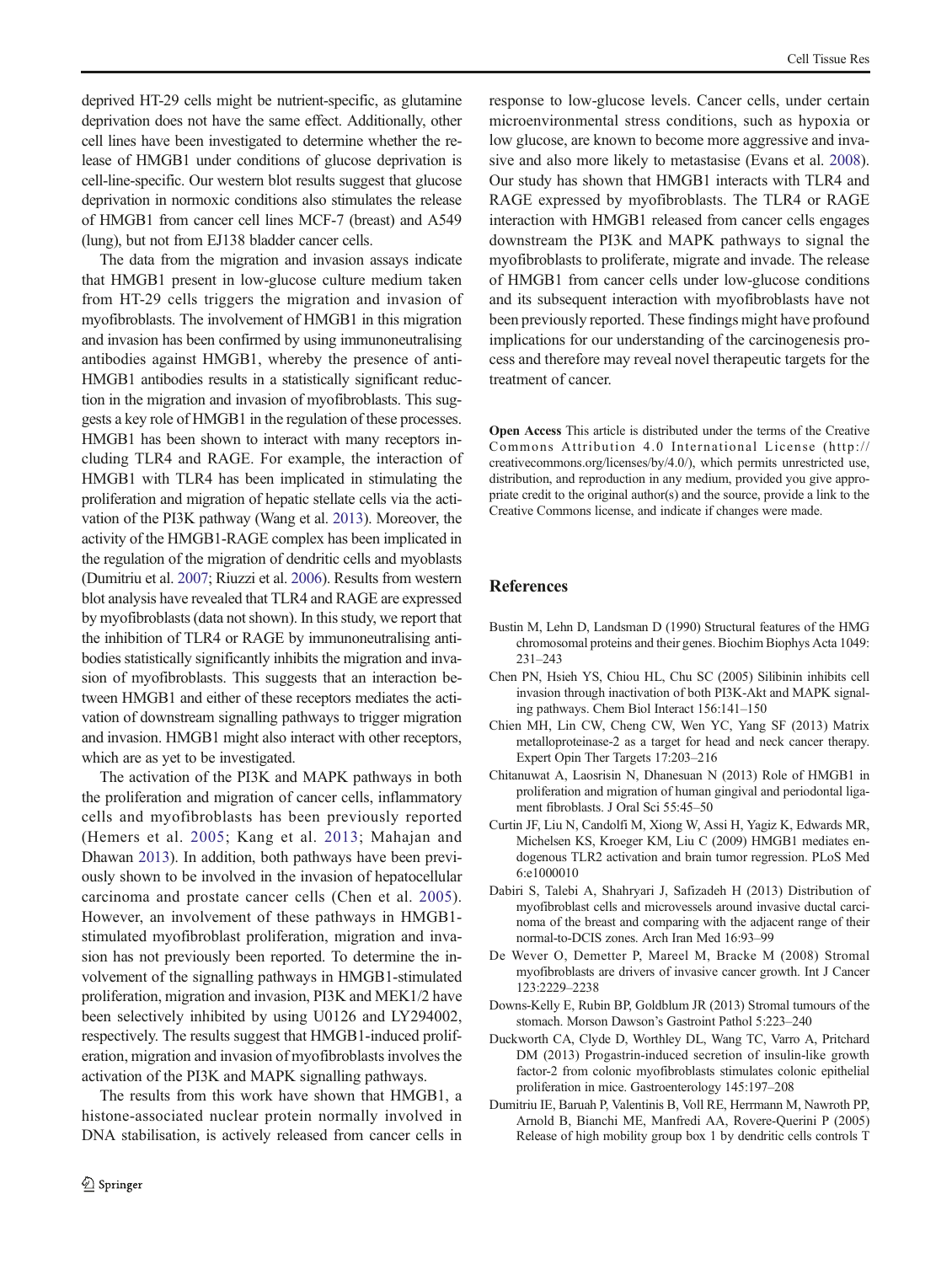<span id="page-9-0"></span>cell activation via the receptor for advanced glycation end products. J Immunol 174:7506–7515

- Dumitriu IE, Bianchi ME, Bacci M, Manfredi AA, Rovere-Querini P (2007) The secretion of HMGB1 is required for the migration of maturing dendritic cells. J Leukoc Biol 81:84–91
- Evans AR, Bates V, Troy H, Hewitt S, Holbeck S, Chung YL, Phillips R, Stubbs M, Griffiths J, Airley R (2008) Glut-1 as a therapeutic target: increased chemoresistance and HIF-1-independent link with cell turnover is revealed through COMPARE analysis and metabolomic studies. Cancer Chemother Pharmacol 61:377–393
- Gardella S, Andrei C, Ferrera D, Lotti LV, Torrisi MR, Bianchi ME, Rubartelli A (2002) The nuclear protein HMGB1 is secreted by monocytes via a non-classical, vesicle-mediated secretory pathway. EMBO Rep 3:995–1001
- Guan H, Tan J, Zhang F, Gao L, Bai L, Qi D, Dong H, Zhu L, Li X, Liu T (2015) Myofibroblasts from salivary gland adenoid cystic carcinomas promote cancer invasion by expressing MMP2 and CXCL12. Histopathology 66:781–790
- Hamada N, Maeyama T, Kawaguchi T, Yoshimi M, Fukumoto J, Yamada M, Yamada S, Kuwano K, Nakanishi Y (2008) The role of high mobility group Box1 in pulmonary fibrosis. Am J Respir Cell Mol Biol 39:440–447
- Hemers E, Duval C, McCaig C, Handley M, Dockray GJ, Varro A (2005) Insulin-like growth factor binding protein-5 is a target of matrix metalloproteinase-7: implications for epithelial-mesenchymal signalling. Cancer Res 65:7363–7369
- Hinz B, Phan SH, Thannickal VJ, Galli A, Bochaton-Piallat ML, Gabbiani G (2007) The myofibroblast: one function, multiple origins. Am J Pathol 170:1807–1816
- Holmberg C, Ghesquière B, Impens F, Gevaert K, Kumar JD, Cash N, Kandola S, Hegyi P, Wang TC, Dockray GJ (2013) Mapping proteolytic processing in the secretome of gastric cancer-associated myofibroblasts reveals activation of MMP-1, MMP-2 and MMP-3. J Proteome Res 12:3413–3422
- Hu M, Yao J, Carroll DK, Weremowicz S, Chen H, Carrasco D, Richardson A, Violette S, Nikolskaya T, Nikolsky Y (2008) Regulation of in situ to invasive breast carcinoma transition. Cancer Cell 13:394–406
- Jang A, Hill R (1997) An examination of the effects of hypoxia, acidosis, and glucose starvation on the expression of metastasis-associated genes in murine tumor cells. Clin Exp Metastasis 15:469–483
- Kang R, Tang D, Schapiro N, Loux T, Livesey K, Billiar T, Wang H, Van Houten B, Lotze M, Zeh H (2013) The HMGB1/RAGE inflammatory pathway promotes pancreatic tumor growth by regulating mitochondrial bioenergetics. Oncogene 33:567–577
- Kim S, Kim SY, Pribis JP, Lotze M, Mollen KP, Shapiro R, Loughran P, Scott MJ, Billiar TR (2013) Signaling of high mobility group Box 1 (HMGB1) through toll-like receptor 4 in macrophages requires CD14. Mol Med 19:88–98
- Kokkola R, Andersson Å, Mullins G, Östberg T, Treutiger CJ, Arnold B, Nawroth P, Andersson U, Harris R, Harris H (2005) RAGE is the major receptor for the proinflammatory activity of HMGB1 in rodent macrophages. Scand J Immunol 61:1–9
- Lange SS, Mitchell DL, Vasquez KM (2008) High mobility group protein B1 enhances DNA repair and chromatin modification after DNA damage. Proc Natl Acad Sci 105:10320–10325
- Lee CC, Wang CN, Lee YL, Tsai YR, Liu JJ (2015) High-mobility group Box-1 induced human lung myofibroblasts differentiation and enhanced migration by activation of MMP9. PLoS One 10:1371
- Li G, Liang X, Lotze MT (2013) HMGB1: the central cytokine for all lymphoid cells. Front Immunol 4:1–9
- Li L, Chen Y, Gibson SG (2013) Starvation-induced autophagy is regulated by mitochondrial reactive oxygen species leading to AMPK activation. Cell Signal 25:50–65
- Li W, Xu Q, Deng Y, Yang Z, Xing S, Zhao X, Zhu P, Wang X, He Z, Gao Y (2015) High-mobility group box-1 accelerates

lipopolysaccharide-induced lung fibroblast proliferation in vitro: involvement of NF-κB signalling pathway. Lab Invest 95:635–647

- Liu Y, Liang C, Liu X, Liao B, Pan X, Ren Y, Fan M, Li M, He Z, Wu J (2010) AGEs increased migration and inflammatory responses of adventitial fibroblasts via RAGE, MAPK and NF-κB pathways. Atherosclerosis 208:34–42
- Luca M, Huang S, Gershenwald JE, Singh RK, Reich R, Bar-Eli M (1997) Expression of interleukin-8 by human melanoma cells upregulates MMP-2 activity and increases tumor growth and metastasis. Am J Pathol 151:1105–1113
- Mahajan N, Dhawan V (2013) Receptor for advanced glycation end products (RAGE) in vascular and inflammatory diseases. Int J Cardiol 68:1788–1794
- Mareel M, Leroy A (2003) Clinical, cellular, and molecular aspects of cancer invasion. Physiol Res 83:337–376
- Mareel M, Oliveira MJ, Madani I (2009) Cancer invasion and metastasis: interacting ecosystems. Virchows Arch 454:599–622
- Nagarajan S, Jayabose S, McBride W, Prasadh I, Tanjavur V, Marvin MR, Rodriguez-Davalos MI (2013) Inflammatory myofibroblastic tumor of the liver in children: case report and review of the literature. J Pediatr Gastroenterol Nutr 57:277–280
- Peña C, Céspedes MV, Lindh MB, Kiflemariam S, Mezheyeuski A, Edqvist PH, Hägglöf C, Birgisson H, Bojmar L, Jirström K (2013) STC1 expression by cancer-associated fibroblasts drives metastasis of colorectal cancer. Cancer Res 73:1287–1297
- Ranzato E, Patrone M, Pedrazzi M, Burlando B (2009) HMGb1 promotes scratch wound closure of HaCaT keratinocytes via ERK1/2 activation. Mol Cell Biochem 332:199–205
- Ranzato E, Patrone M, Pedrazzi M, Burlando B (2010) HMGB1 promotes wound healing of 3T3 mouse fibroblasts via RAGEdependent ERK1/2 activation. Cell Biochem Biophys 57:9–17
- Riuzzi F, Sorci G, Donato R (2006) The amphoterin (HMGB1)/receptor for advanced glycation end products (RAGE) pair modulates myoblast proliferation, apoptosis, adhesiveness, migration, and invasiveness functional inactivation of RAGE in L6 myoblasts results in tumor formation in vivo. J Biol Chem 281:8242–8253
- Rojas A, Figueroa H, Morales E (2010) Fueling inflammation at tumor microenvironment: the role of multiligand/RAGE axis. Carcinogenesis 31:334–341
- Tang D, Shi Y, Kang R, Li T, Xiao W, Wang H, Xiao X (2007) Hydrogen peroxide stimulates macrophages and monocytes to actively release HMGB1. J Leukoc Biol 81:741–747
- Tang D, Wang D, Yuan Z, Xue X, Zhang Y, An Y, Chen J, Tu M, Lu Z, Wei J (2013) Persistent activation of pancreatic stellate cells creates a microenvironment favorable for the malignant behavior of pancreatic ductal adenocarcinoma. Int J Cancer 132:993–1003
- Thorburn J, Frankel AE, Thorburn A (2009a) Regulation of HMGB1 release by autophagy. Autophagy 5:247–249
- Thorburn J, Horita H, Redzic J, Hansen K, Frankel AE, Thorburn A (2009b) Autophagy regulates selective HMGB1 release in tumor cells that are destined to die. Cell Death Differ 16:175–183
- Tripathi M, Billet S, Bhowmick NA (2012) Understanding the role of stromal fibroblasts in cancer progression. Cell Adhes Migr 6:231– 235
- Vaughan MB, Howard EW, Tomasek JJ (2000) Transforming growth factor-β1 promotes the morphological and functional differentiation of the myofibroblast. Exp Cell Res 257:180–189
- Wang FP, Li L, Li J, Wang JY, Wang LY, Jiang W (2013) High mobility group Box-1 promotes the proliferation and migration of hepatic stellate cells via TLR4-dependent signal pathways of PI3K/Akt and JNK. PLoS One 8:e64373
- Werner S, Krieg T, Smola H (2007) Keratinocyte–fibroblast interactions in wound healing. J Invest Dermatol 127:998–1008
- Yang D, Chen Q, Yang H, Tracey KJ, Bustin M, Oppenheim JJ (2007) High mobility group Box-1 protein induces the migration and